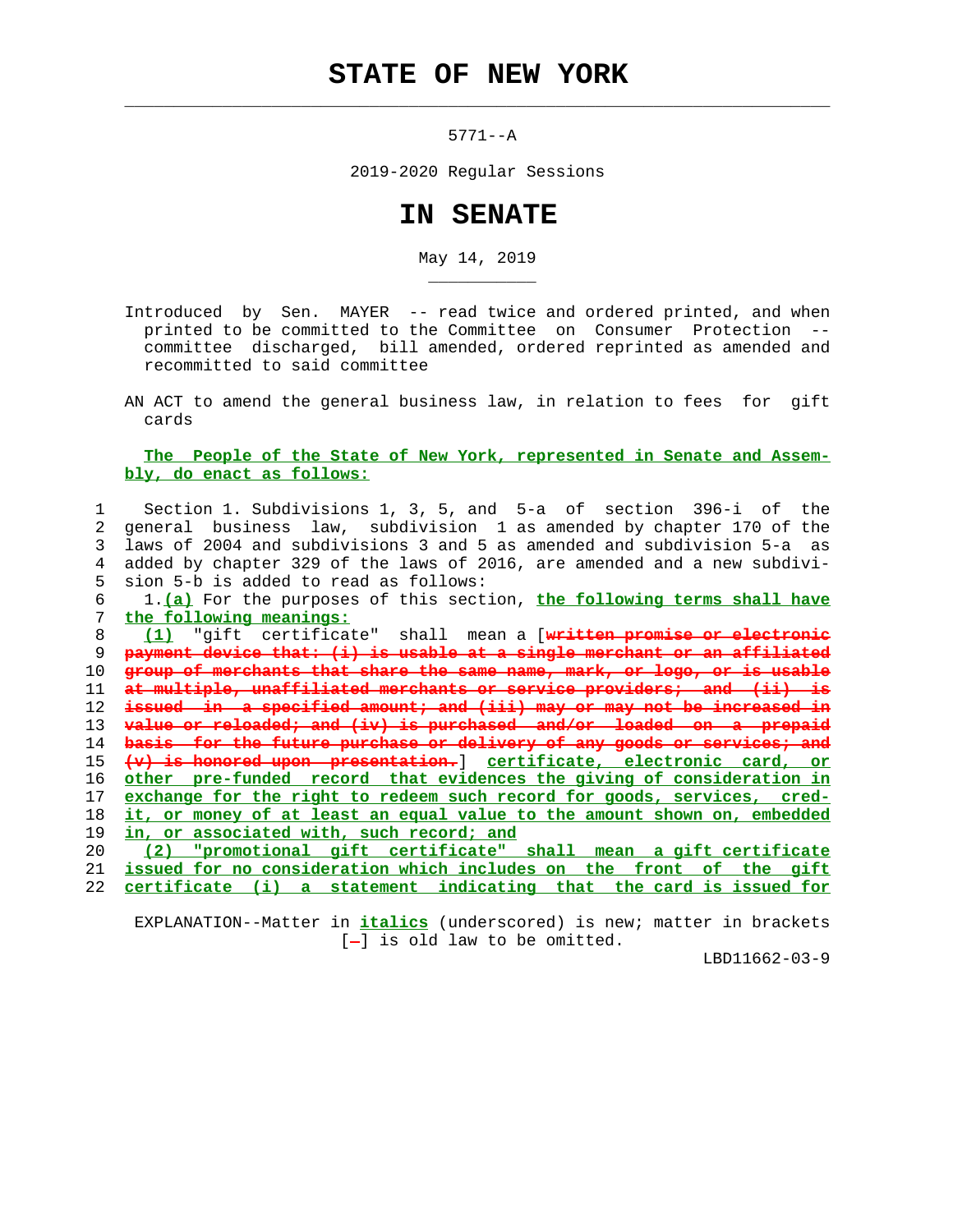1 **promotional purposes and (ii) the expiration date for the underlying** 2 **funds.** 3 **(b)** Gift certificate shall not include an electronic payment device 4 linked to a deposit account, or prepaid telephone calling cards regu- 5 lated under section ninety-two-f of the public service law. Gift certif- 6 icate also shall not include flexible spending arrangements as defined 7 in Section 106(c)(2) of the Internal Revenue Code, 26 U.S.C. § 8 106(c)(2); flexible spending accounts subject to Section 125 of the 9 Internal Revenue Code, 26 U.S.C. § 125; Archer MSAs as defined in 10 Section 220(d) of the Internal Revenue Code, 26 U.S.C. § 220(d); depend- 11 ent care reimbursement accounts subject to Section 129 of the Internal 12 Revenue Code, 26 U.S.C. § 129; health savings accounts subject to 13 Section 223(d) of the Internal Revenue Code, 26 U.S.C. § 223(d), as 14 amended by Section 1201 of the Medicare Prescription Drug, Improvement, 15 and Modernization Act of 2003, Pub. L. No. 108-173; or similar accounts 16 from which, under the Internal Revenue Code and its implementing regu- 17 lations, individuals may pay medical expenses, health care expenses, 18 dependent care expenses, or similar expenses on a pretax basis. Gift 19 certificate also shall not include a prepaid discount card or program 20 used to purchase identified goods or services at a price or percentage 21 below the normal and customary price; provided that [**the**] **any** expiration 22 date of the prepaid discount card or program is clearly and conspicuous- 23 ly disclosed. Gift certificate also shall not include payroll cards or 24 other electronic payment devices which are linked to a deposit account 25 and which are given in exchange for goods or services rendered. 26 3. The terms and conditions of a gift certificate store credit shall 27 be clearly and conspicuously stated thereon. Terms [**and conditions shall** 28 **include the expiration date, whether any fees are assessed against the** 29 **balance of the gift certificate, and whether a fee will be charged for** 30 **the replacement of a gift certificate that is lost, stolen, or** 31 **destroyed, if any. Additional terms**] and conditions including, but not 32 limited to, policies related to refunds, warranties, changes in terms 33 and conditions, the procedure for the replacement of a gift certificate, 34 if any, assignment and waiver shall be conspicuously printed: (a) on the 35 gift certificate; or (b) on an envelope or packaging containing the gift 36 certificate, provided that a toll free telephone number to access the 37 additional terms and conditions is printed on the gift certificate; or 38 (c) on an accompanying document, provided that a toll free telephone 39 number to access the additional terms and conditions is printed on the 40 gift certificate. 41 5. (a) No **person, firm, partnership, association or corporation shall** 42 **charge or assess, or sell or issue any gift certificate subject to, any** 43 **activation fee,** retroactive [**fees shall be assessed against a gift** 44 **certificate.** 45 **(b) No monthly**] **fee, redemption fee,** service [**fees may be assessed** 46 **against the balance of a gift certificate prior to the twenty-fifth** 47 **month of dormancy**] **fee, dormancy fee, latency fee, administrative fee,** 48 **handling fee, access fee, periodic fee, renewal fee, re-loading fee, or** 49 **any other fee of any kind**. 50 [**(c) A service fee may be assessed after the twenty-fourth month of** 51 **dormancy provided that any such fee shall be waived and the gift certif-** 52 **icate replenished to its value prior to such fees being assessed where** 53 **the holder of such gift certificate presents the certificate within** 54 **three years of issue**] **(b) No person, firm, partnership, association or** 55 **corporation shall sell a gift certificate that has a face value or**